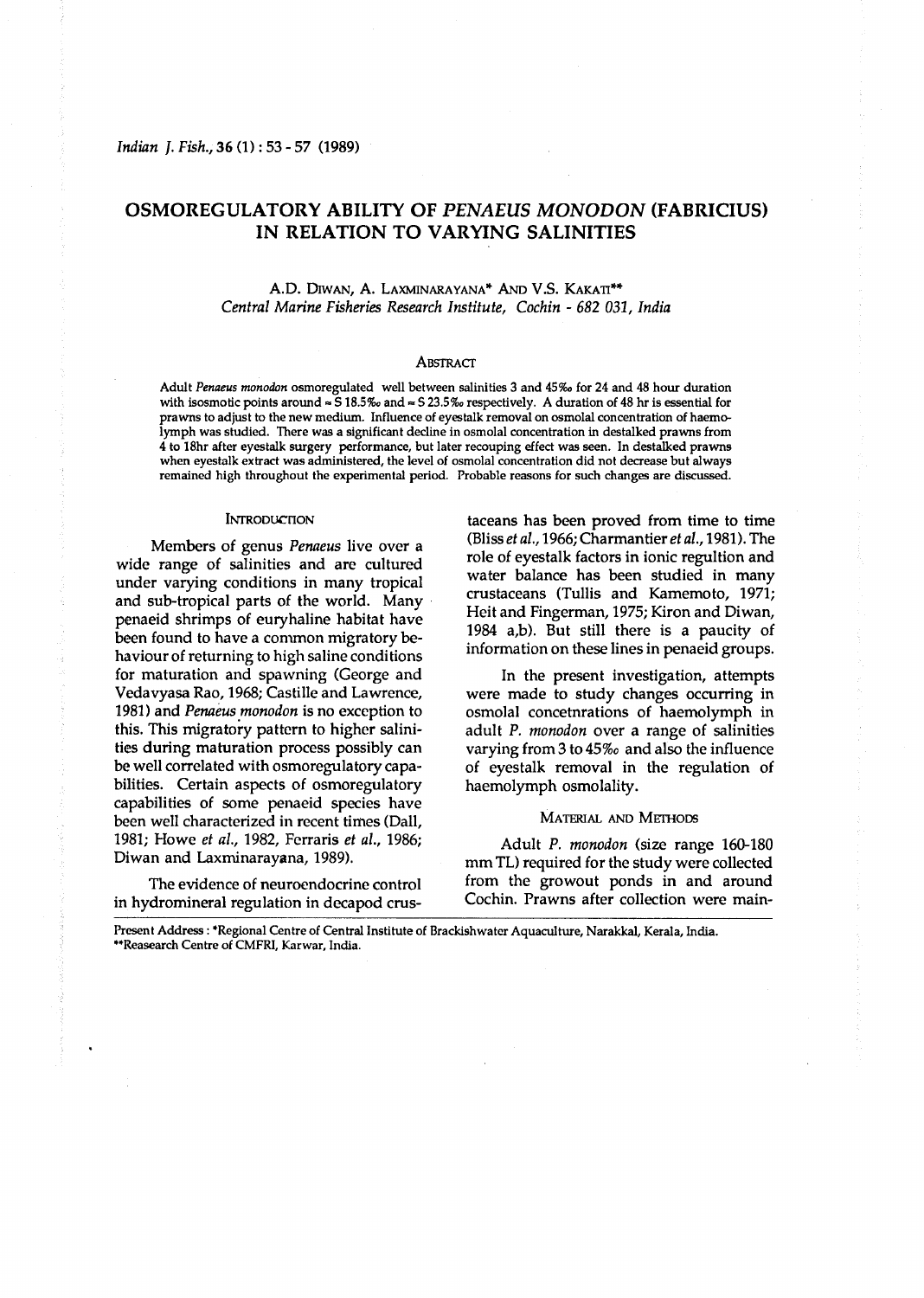tained in the laboratory for 48hr. Only intermoult staged prawns were segregated for the experimental purpose. Experimental salinities requried below S 35% were prepared by dilution of seawater with freshwater and the salinity measured as a direct reading of the salinometer.

Higher salinities were prepared by partial freezing of seawater and removal of the ice formed thereby. The range of salinities for experimental media varied from 3 to 45‰. When salinity media were ready, six prawns were released into each of the media (totally 11 media). Initially three prawns from each of the media were sampled for haemolymph extract after 24 hr and subsequently the remaining three prawns from each of the media after 48 hr duration. Haemolymph sample from individual prawns was collected from pericardial cavity using chilled 1 ml hypodermic syringe previously rinsed with an anticoagulant (3% triosodium citrate). The haemolymph was delivered into small glass vials and kept in an ice water bath until further use. From each glass vial 50µ 1 of haemolymph was pipetted with the help of an automatic micropipette and immediately transferred to osmometer cuvette. The cuvette was further transferred to osmometer (Gonotech-osmomat-030) where the value of osmolality (freezing point depression) was directly determined. Osmolal concentration of the water of each medium was also measured simultaneously and checked with chloride determination of salinometer.

To find out the possible role of eyestalk in regulation of osmolal concentrations of haemolymph the following experimental set up was designed. Prawns numbering 132 in the size range of 160-180 mm TL were divided into 4 batches viz. A,B,C and D each batch consisting of 33 animals. Each batch was further divided into 11 groups each with 3 animals. All the prawns were maintained in plastic pools having a salinity nearest to the isosmotic point (574 mOsm/kg) of haemolymph which was determined earlier.

Bilateral eyestalk surgery was performed by using electric cauterizer for the prawns belonging to groups C and D. The prawns of the batch A were treated as the initial control and batch B sham operated. The extract of freshly cauterized eyestalks was prepared by homogenising the tissue in isosaline filtered seawater and subjected it for centrifugation at 8000 g for 10 min. The supernatent of the tissue was used as the injecting material to the test animals. Eyestalk ablated prawns of batch D were injected with the supernatent of eyestalks in ratio of 2 eyestalks/0.2ml/prawn. Ablated prawns of the batch C were injected with 0.2 ml/prawn isosaline filtered seawater. After initiation of the experiment first haemolymph sample was collected immediately from the first group of prawns of all the batches. The next sampling was after 1 hr and then at intervals of 2, 4, 6, 8, 12, 18, 24, 48 and 72 hr. The haemolymph was then delivered into the prechilled glass vials and osmolality was determined as per the method described earlier.

# **RESULTS AND DISCUSSION**

The osmolal concentrations of the haemolymph of P. monodon maintained in different salinities for 24 and 48 hr duration are indicated in the Fig. 1. Duration of 48 hr was essential for prawns to adjust to the new medium and regulate normally. In the lower salinities (below S 19%o) prawns showed hyperosmotic behaviour and in higher salinities they behaved hyposmotically. The isosmotic points for 24 and 48 hr duration are found to be  $\approx$  S 18.5‰ and  $\approx$  S 23.5‰ respectively (Fig.1). The findings of hyperosmotic regulations of this species at low salinities

54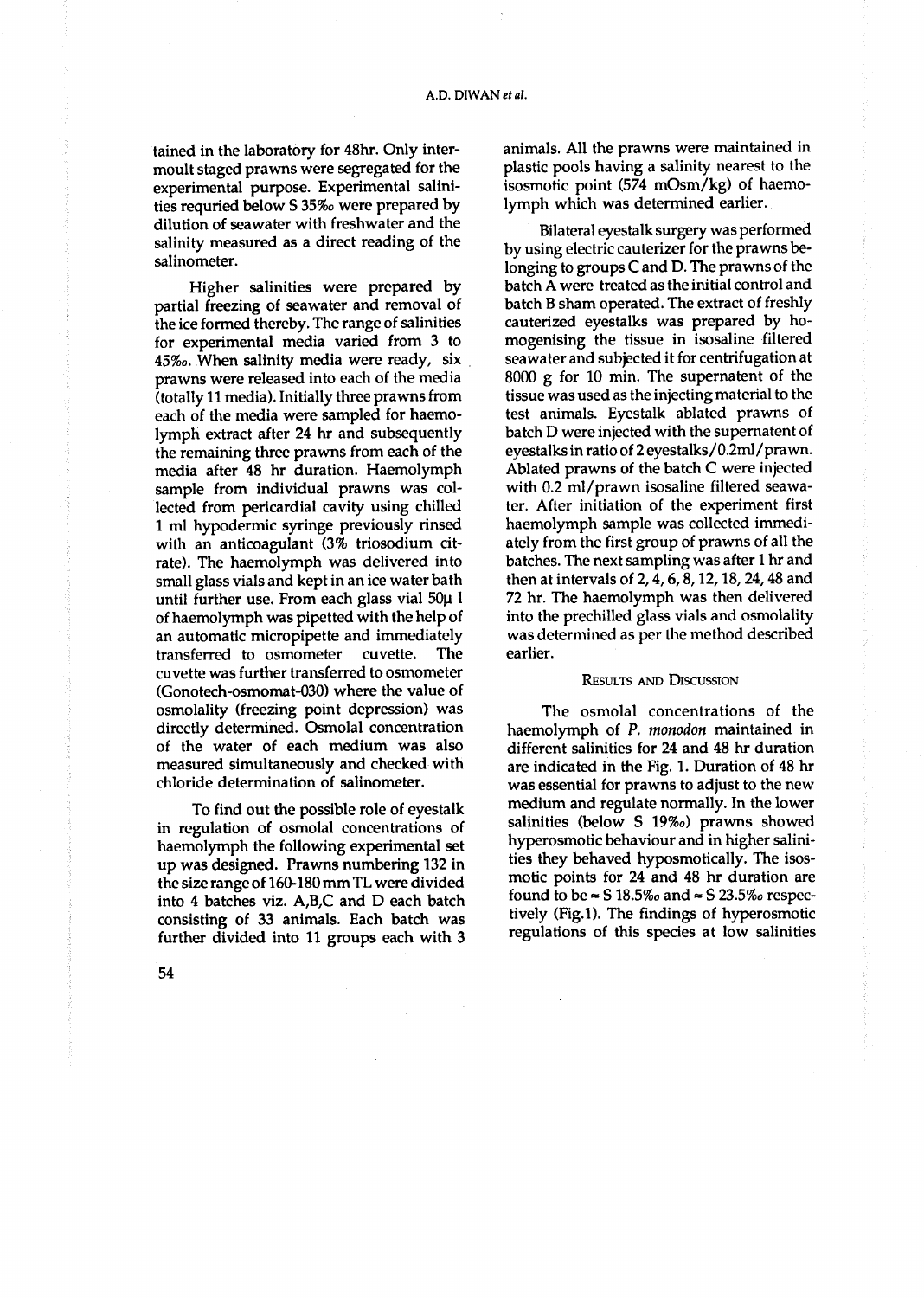and hyposmotic behaviour at high salinities are in agreement with the earlier reports on other crustaceans (Williams, 1960; Mac Farland and Lee, 1963; Bursey and Lane 1971). Most of the penaeid species as reported earlier, are able to adapt extremely well to very low salinities during their early juvenile life but this ability appears to be reduced in adults (Dall, 1981). But it is found from the present investigation that adult prawns have extremely good capacity to osmoregulate both at low and high salinities. There is great diversity in osmoregulatory ability among penaeids and other decapod crustaceans (Kalberg, 1970; Foreskett, 1977). Therefore, the osmoregulatory ability appears to be purely an adaptive feature and may change according to the environmental situations.

It is seen from the results that prawn P. monodon requires at least 48 hr for stabilising osmolal concentration of the haemolymph. Generally when the prawns are acutely transferred to different salinities, there is a rapid change in the osmolal concentration of



F<sub>iG</sub> 1. Osmolality of the haemolymph of P. monodon acclimated to different salinities.

haemolymph and to reach a steady equilibrium the animal requires time. Bursey and Lane (1971) have reported that for P. duorarum a period of about 24 hr is required to establish a new steady state of equilibrium for haemolymph concentration. Castille and Lawrence (1981) reported 3-4 days for P. setiferus to stabilise the haemolymph. A steady state of achievement within a short period of 1-2 hr has been reported for Krill and Macrobrachium sp. (Forward and Fyhn, 1983; Read, 1984). In an earlier study on P. indicus it was found that this species also requires minimum period of 48 hr to stabilise the haemolymph (Diwan and Laxminarayana, 1989).

The influence of eyestalks on the regulation of osmolal concentration of haemolymph in P. monodon is summarised in Table 1. Initial rise was noticed in osmolal concentration of haemolymph in eyestalk ablated prawns and eyestalk ablated after administration of evestalk extract injection. Subsequently in ablated prawns with isosaline seawater injection, the level of osmolal concentration decreased and was low from 4 to 18hr after eyestalk surgery performance but later there was recouping effect. In the destalked prawns where eyestalk extract was administered, the level of osmolal concentration did not decrease but remained on par with levels of normal ones. This probably indicates that eyestalk factors control the osmolal concentration of the haemolymph. Recouping effect of retaining normal values after 18 hr could be due to the release of osmolal stimulating factor from other neuroendocrine centres like brain and thoracic ganglion. There is an evidence for neuroendocrine control of salt and water concentrations of intermoult crustaceans. Kamemoto et al. (1966) using intermoult crayfish Procambarus clarkii demonstrated that eyestalk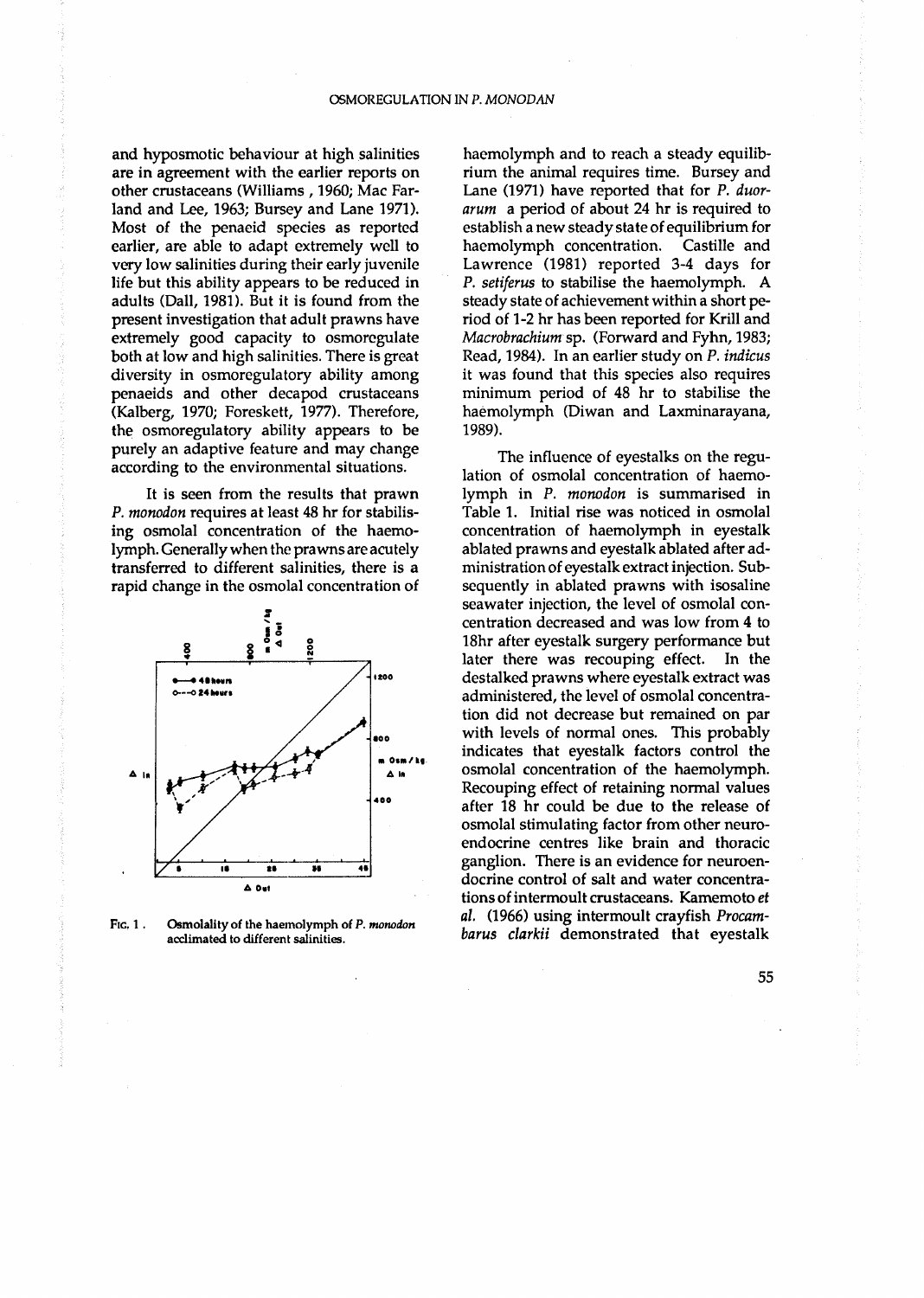| Hrs after<br>operation | Normal<br>prawns | Sham<br>operated | Bilateral eyestalk surgery +<br>seawater injection | Bilateral eyestalk surgery +<br>injection of eyestalk extract |
|------------------------|------------------|------------------|----------------------------------------------------|---------------------------------------------------------------|
| $\mathbf 0$            | $625 \pm 6$      | $631 \pm 6$      | $615 \pm 9$                                        | $627 \pm 7$                                                   |
| 1                      | $628 \pm 14$     | $641 \pm 5$      | $679 \pm 5$                                        | $713 \pm 9$                                                   |
| $\overline{2}$         | $638 \pm 11$     | $648 \pm 7$      | $634 \pm 7$                                        | $647 \pm 11$                                                  |
| 4                      | $646 \pm 8$      | $645 \pm 9$      | 566±9                                              | $665 \pm 8$                                                   |
| 5                      | $624 \pm 15$     | $638 \pm 7$      | $559 \pm 8$                                        | $657 \pm 13$                                                  |
| 8                      | $630 \pm 11$     | $623 \pm 9$      | $543 \pm 7$                                        | $637 \pm 9$                                                   |
| 12                     | $633 \pm 9$      | $637 \pm 8$      | $580 \pm 6$                                        | $643 \pm 7$                                                   |
| 18                     | $630 \pm 8$      | $642 \pm 7$      | $594 \pm 8$                                        | $612 \pm 5$                                                   |
| 24                     | $620 \pm 15$     | $635 \pm 6$      | $638 \pm 9$                                        | $662 \pm 9$                                                   |
| 48                     | $633 \pm 7$      | $638 \pm 7$      | $621 \pm 8$                                        | $641 \pm 7$                                                   |
| 72                     | $644 \pm 5$      | $642 \pm 8$      | $668 \pm 5$                                        | $647 \pm 7$                                                   |

Eyestalk control of osmolal concentration of Haemolymph in th prawn P. Monodon (mOsm/ TABLE 1.  $kg)$ 

Analysis of Variance showed that the means of different treatments and different time intervals differed significantly at 5% level (4 to 18 hrs). Each value represents a mean of 3 determinations. X ± SD Temp. of medium = 26° C. Size range of the prawns = 160-180 mm T L. mOsm of medium = 574. Intramuscular injection =  $0.2$  ml/two eyestalks/prawn.

ablation resulted in lowering of the total blood salt concentration of specimens kept in tap water and injection of eyestalk extract into intact crayfish produced a net increase. Further Kato and Kamemoto (1969) found that in the crab Metapograpsus messor injection of eyestalk extract could partially prevent the lowering of total osmotic concentration of blood when eyestalk ligated crabs were maintained in media hyposmotic to the blood. Haemolymph chloride elevating factor has also been reported by Nagabhushanam and Jyothi (1977) in Caridina weberi and venkatachari et al. (1979) in Barytelphusa guerini in which removal of this factor through eyestalk ablation had resulted in a drop in haemolymph chloride, and replenishment of factor through extract injection had elevated it to normal levels. In our earlier observations on P. indicus we found similar results of decrease in osmolal concentrations of haemolymph in eyestalkless prawns. (Diwan and Laxminarayana,  $1989.$ 

56